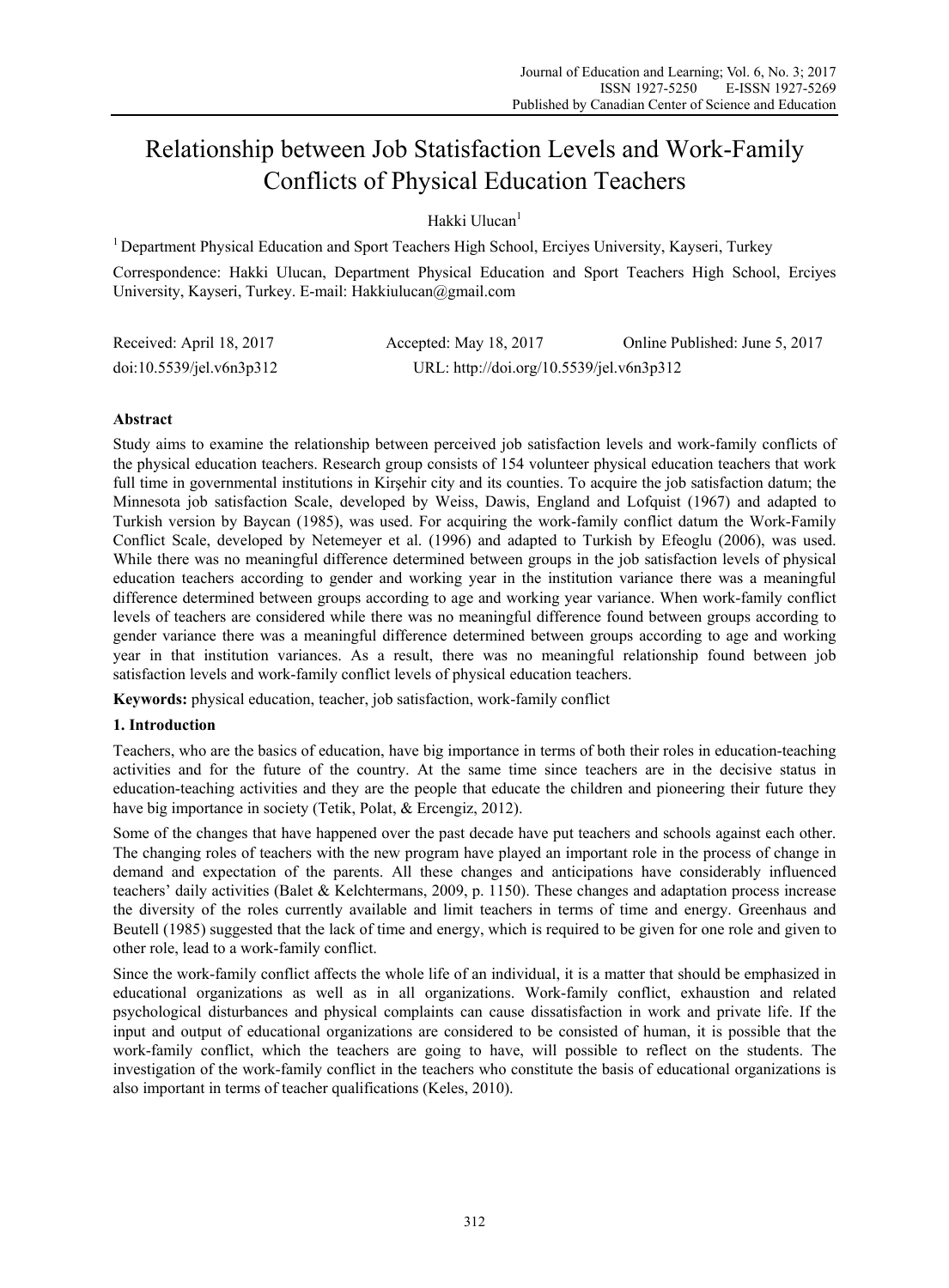### *1.1 Job Satisfaction*

If a person spends an important part of his day in his job and continues this for at least 20-25 years, it is important both for his organic and psychological existence to be satisfied with his job so that he can be happy in his life. Job satisfaction, as a sub-habitat, is a concept that directly affects the life satisfaction of individuals. Human development, satisfying enrichment; enrichment is an activity that is considered as a priority throughout history. Developing characteristics of the individual such as skills, talents, and relationships in the work environment; is an important factor to find his life meaningful and valuable. Not to be satisfied, being unhappy, being desperated and being reluctant in work life may affect teachers' whole life. This may cause the individual to feel insecure by affecting his/her environment, family and friendship relations negatively and may harm his physical and psychological health (Keser, 2005). Pleasure felt towards work shows job satisfaction and displeasure felt towards work shows work dissatisfaction (Ozdemir, 2006, p. 70). Teacher's job satisfaction refers to the emotional relationship with the teaching role. This situation is a function of the relationship between what a teacher wants from teaching and what he perceives (Zembylas & Papanastasiou, 2005). The main factor contributing to teachers' job satisfaction is their working with children. Teachers' warm, sincere and personal relationship development with learners is an intellectual and challenging task of teaching, autonomy and independence of the teaching profession contributes to satisfaction (Shann, 1998). On the other hand, numerous factors such as; monotony of daily routines, lack of motivation and discipline of some of the students, lack of support and discretion of colleagues and managers, turns teachers' job satisfaction feelings upside-down and lead to negative perceptions about their self-confidence (Hargreaves, 1994; Little, 1996; Nias, 1996).

There are many theories suggested about examination of job satisfaction. Theories about job satisfaction are evaluated according to motivation and performance relations. Theories related to motivation and job satisfaction are called the theories of coverage theories, theories related to performance and job satisfaction are called expectation theories (Lawler III, 1994, p. 84). According to coverage theories; Job satisfaction theories based on the needs of the individual are based on motivation theories (Brief, 1998, p. 20). However, because of the complexity of human behaviors, any of the motivation theories can not explain motivation and job satisfaction in a unity by only itself (Toker, 2007, p. 94). Each of Maslow's Hierarchy of needs Theory, Herzberg's Dual Factor Theory, McClelland's Success Needs Theory, and Alderfer's ERG Theory are coverage theory and they are the first studies that have examined job satisfaction (Brief, 1998, p. 20). On the other hand, in Maslow's theory of needs and in Herzberg's dual-factor theory, the requirements that affect human behavior were emphasized and the assumption of existence of requirements accepted as a theory that redirects behaviors. However, it has been argued that the existence of necessities should not be enough to initiate behavior, and there must also be an expectation that this behavior will reach its goal in order for the person to behave (Andrir, 1990, p. 11). Expectation theories consist of Victor Vroom's Expectation Theory, Lawler and Porter's Consequential Conditioning Theory, J. Stacy Adams's Equality Theory, and Locke's Theory of Purpose. The coverage theories, describing job satisfaction, examine the satisfaction of needs to define job satisfaction and the acquired internal and external factors. Expectation theories examine the interaction of values, expectations and needs in order to define job satisfaction (Köroglu, 2012).

Inner satisfaction consists of; success, recognition or appreciation, work itself, responsibility for work, change of duty due to promotion and promotion, and so on. The internal satisfaction score is obtained by dividing the scores 12 acquired from these dimension's articles. External satisfaction consists of business environment elements such as business policy and management, supervision style, manager, work and subordinates, working conditions, wages (Weiss et al., 1967).

#### *1.2 Work-Family Conflicts*

Teachers are generally considered to have more of the average stress experienced by people working in other professions. It is because in teaching and education services; Student-teacher, school-family conflicts, disciplinary problems of students, overcrowded classes and inadequate physical conditions, excess bureaucratic work, low wages, difficulties of promotion, criticism of the society, lack of support of the society, pressures on social and political forces and insufficient participation in the decision-making process in institutions. These problems lead to the emergence of stress, anxiety and exhaustion, which leads to results such as low work performance, desire to leave work and with physical and mental health deterioration it reflects to education environment, students, families and all society (Celep, 2003).

All of these changes cause conflicts between business and family roles due to the lack of time and energy of the people. In this context, the work-family conflict also has an important share in the literature on work and family (Byron, 2005). The work-family conflict, which is defined as preventing the family's responsibilities related to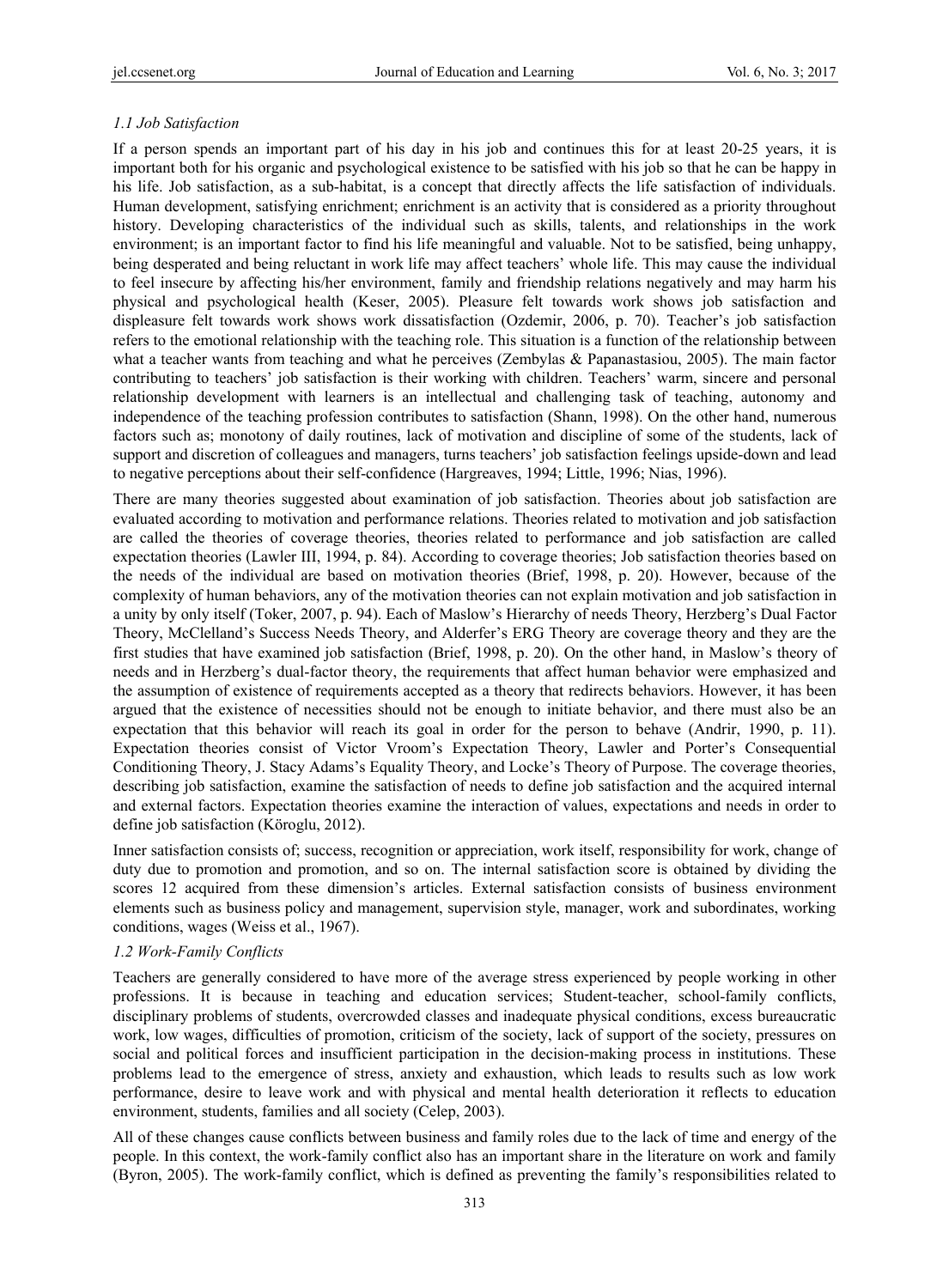the family, is also referred to as the negative transfer to the family role from the job role (Frone, Russell, & Cooper, 1992). The work-family conflict is also confronted with the work-family role tension, family business role dispute, and the impact of work on the family and the family. All these definitions are consistent with the definition of work-family conflict (Voydanoff, 1988).

In the literature, the weighted view is that work and living spaces interact with each other, but the Seperation Theory defends the opposite. According to this model, working and non-working areas are separated by precise lines and there is no relation between the two (Savci, 1999). So the happiness/dissatisfaction in the workplace and out of workplace fields seperated clearly from each other and does not affect the family life. Likewise, things they ecperience in family do not reflect on work life. On the other hand, there are 5 different theories in the literature that mention the interaction of work and family life. These theories are; Rational Perspective, Compensation Theory, Contribution Theory, Overflow Theory and Conflict Theory.

According to the theory of rational perspective, which is also called rational theory, there is a conflict when the time to separate work and family from each other increases (Toraman, 2009). In other words, according to this model, the basic reason for the work-family life conflicts of the employees is limited with time (Efeoglu  $\&$ Ozgen, 2007). According to the contribution theory, individual and organizational pragmatism affect each other's overall life satisfaction level effectively (Efeoglu & Ozgen, 2007). In other words, there is positive/negative contribution of working and non-working living spaces to each other.

According to the theory of overflow or scatter, the attitudes, behaviors and experiences in a field are transferred to other field with similar manner (Toraman, 2009). Two-way overflow can be seen, positive and negative. If the negative emotions in business life are more dominant than the positive emotions, there is a negative overflow of private life. On the contrary, if the positive emotions are more dominant, the effects on the private life will also be positive (Evans & Bartolome, 1984). The theory of overflow is closely related to the importance of one's work. Those who enagage in great importance to work and career think that working life is very influential on private life (Evans & Bartolome, 1984). The theory of compensation recognizes that there is an opposing relationship between work and family life. People try to compensate for the lack of space they hear in other areas (Zedeck & Mosier, 1990). According to conflict theory, which is the basis of this work, a work-family conflict arises when a field's demands are incompatible with the demands of the other field, and this non-compliance can affect both the quality of work and family life negatively (Adams, King L., & King D., 1996).

Since the physical education teachers fulfill their duties both in the physical and spiritual aspect, and at the same time they deal with school's sportive activities in their spare time; if less conflict they have between their families and their job then there will be much job satisfaction. In this context it is thought that in terms of busyness and wasting away stiuations of physical education teachers they were chosen for the study group when it is compared with other branch teachers.

When these thinngs are considered the main purpose of the study is to determine whether the levels of job satisfaction and work-family conflict levels differ according to gender, age and years of employment in the workplace and if there is a relationship or not between job satisfaction and work-family conflicts among physical education teachers.

#### **2. Methodology of Research**

#### *2.1 Research Model*

In this research a descriptive qualified survey model was used. Descriptive researches aim to identify the interested situation. The survey model is based on putting forward the existing situation in an existing manner and with an objective approach (Karasar, 1999). In the frame of this model, job satisfaction levels and work-family conflict levels of the physical teachers, who work in Kirşehir province and counties, were determined that if there is a difference or not variances related to personal qualifications. Finally, the relationship with job satisfaction and work-family conflict levels were examined.

#### *2.2 Sample of Research*

There were 154 volunteer physical education teachers participate to the study from Kirşehir and its counties. 89 of teachers are male (57.8%) and 65 of them are female (42.2%). From participants 21 people are between (13.6%) 31-35 years old, 48 people are between (31.2%) 36-40 years old, 66 people are between (42.9%) 41-45 years old, 19 people are between (12.3%) 46-50 years old. 72 of the participants worked at institution between (46.8%) 1-3 years, 46 of them worked between (29.9%) 4-7 years, 13 of them worked between (8.4%) 8-11 years and 23 of them worked (14.9%) 12-15 years at the institution.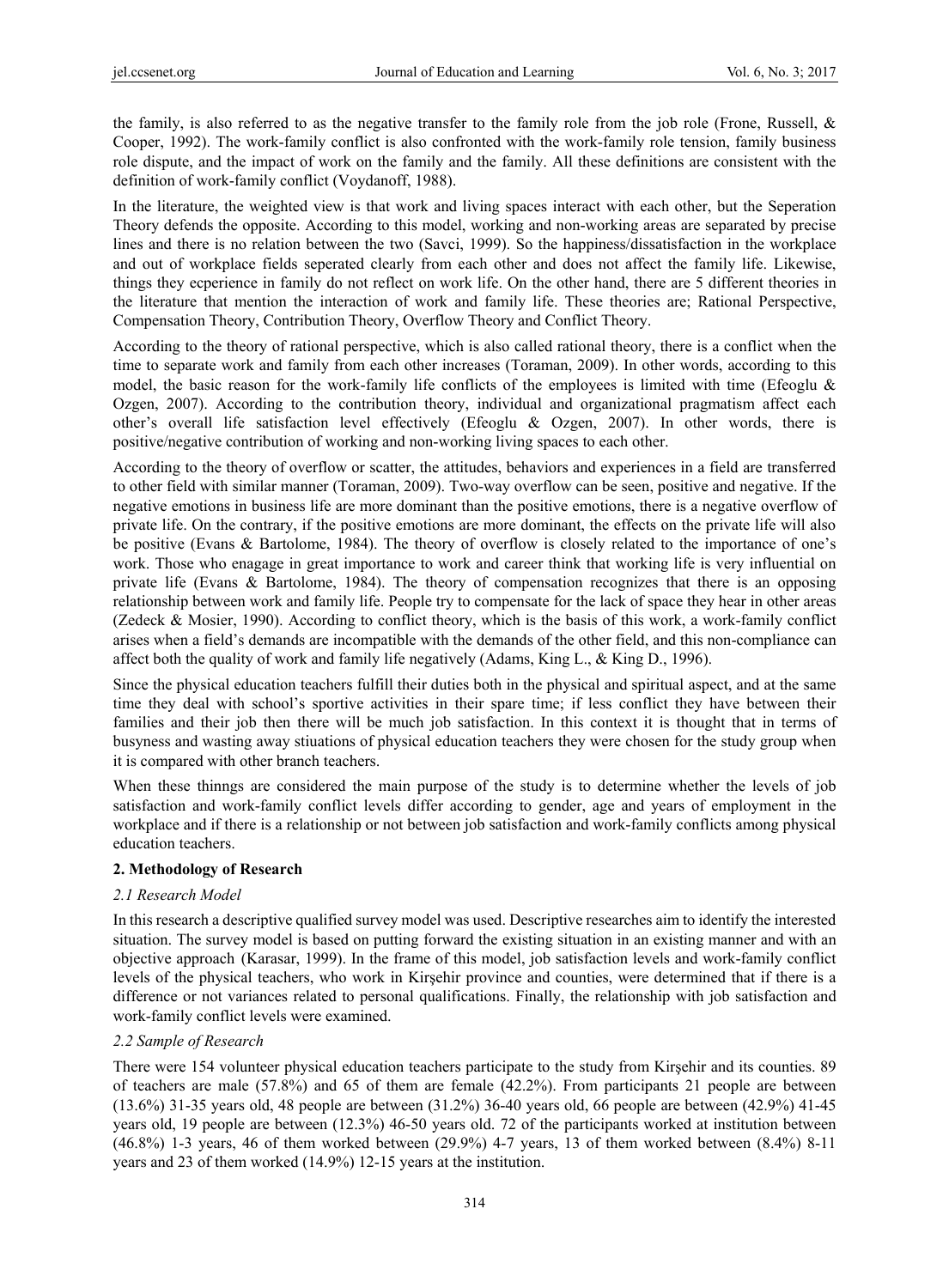#### *2.3 Instrument and Procedures*

In the research as a data collecitng tool; the survey technique was used. In the first part of the study, there are 3 questions to reflect the participants' demographic information (gender, age and working years in the institution). In the second part of the study, the Minnesota Job Satisfaction Scale was used to assess job satisfaction levels of physical education teachers employed in public institutions in Kayseri province and it was developed by Weiss, Dawis, England and Lofquist in 1967. Scale is a five-point Likert-type and scored between 1-5. The general internal consistency factor of the scale is (Cronbach Alpha = 0.83). The evaluation is done like this; I am not satisfied at all; 1 point, I am not satisfied; 2 points, Undecided; 3 points, I am satisfied; 4 points, I am satisfied so much; 5 points. There is no adverse question on the scale. The Minnesota Job satisfaction Scale is composed of 20 articles that have characteristics for the determination such as; internal, external and general satisfaction levels. In the third part of the study, the Work-Family Conflict scale, developed by Netemeyer et al. (1996) and applied by Efeoglu (2006) in Turkish, was used. The scale has two dimensions; family-work and work-family. There are 10 articles in the questionnaire, 5 for family-work conflict and 5 for work-family conflict. In the survey family-work conflicts of articles 1 to 5; Articles 6-10 are for work-family conflict. The general internal consistency factor of the scale is (Cronbach Alpha = 0.85). Coherence factor of sub-dimensions is for family-work dimension 0.80, for work-family dimension 0.73. For each statement there is a five attendance grading in the form  $(1 = I$  never agree,  $5 = I$  totally agree).

### *2.4 Data Analysis*

Datum collected through Job satisfaction and Work-Family Conflict scales were analyzed through the statistical package program (SPSS) and the results were interpreted. Descriptive statistics including; arithmetic mean, standard deviation, frequency and percentage distributions are presented in order to provide an idea of demographic information and other group questions. Correlation (r-statistic) test was applied to determine the relationship between the Job satisfaction and the Work-Family Conflict of the physical education teachers. In order to determine the relationship between Job satisfaction and Work-Family Conflicts with some demographic variables, firstly the normality of distributions (Kolmogorov-Smirnov) was examined and according to the result Mann Whitney-U and Kruskal Wallis Test were applied. The results were evaluated at 95% confidence interval and meaningfulness at  $p < 0.05$  level.

#### **3. Results of Research**

| Gender | n   | c    | S.s  |         |      |
|--------|-----|------|------|---------|------|
| Male   | 89  | 3.28 | 0.54 |         |      |
| Female | 65  | 3.27 | 0.59 | 3031.00 | 0.89 |
| Total  | 154 |      |      |         |      |

Table 1. Comparison of job satisfaction levels of the physical education teachers according to gender variance

 $p > 0.05$ .

Table 2. Comparison of the job satisfaction levels of the physical education teachers according to age variance

| Age       | $\mathbf n$ |      | Sd | $X^2$ | P       |
|-----------|-------------|------|----|-------|---------|
| $31 - 35$ | 21          | 3.62 |    |       |         |
| $36-40$   | 48          | 3.32 | 3  | 8.13  | $0.04*$ |
| $41 - 45$ | 66          | 3.28 |    |       |         |
| $46 - 50$ | 19          | 3.03 |    |       |         |
|           |             |      |    |       |         |

 $p < 0.05$ .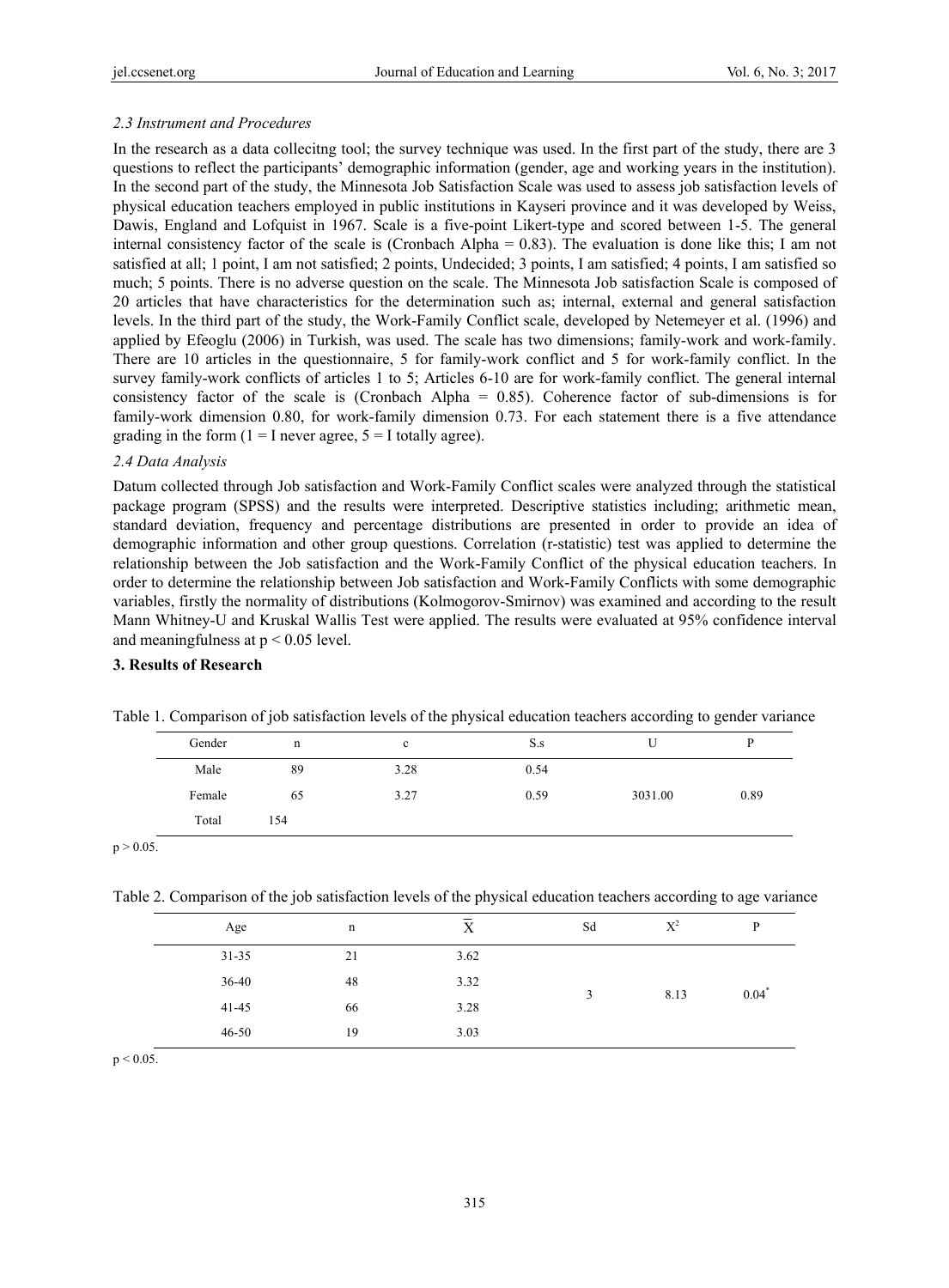| Working Period | N  | Х    | Sd | $X^2$ | P    |
|----------------|----|------|----|-------|------|
| $1 - 3$        | 72 | 3.32 |    |       |      |
| $4 - 7$        | 46 | 3.25 |    | 2.93  |      |
| $8 - 11$       | 13 | 3.06 |    |       | 0.40 |
| $12 - 15$      | 23 | 3.23 |    |       |      |

Table 3. Comparison of the job satisfaction levels of the physical education teachers according to working period variance

 $p > 0.05$ .

Table 4. Comparison of the work-family conflict levels of the physical education teachers according to gender variance

|                              | Gender | N  | —<br>$\mathbf{X}$ | $S_{.}$ s | U       | P    |
|------------------------------|--------|----|-------------------|-----------|---------|------|
| Family-Work Sub<br>Dimension | Male   | 89 | 2.96              | 0.96      | 2871.50 | 0.48 |
|                              | Female | 65 | 2.83              | 0.90      |         |      |
| Work-Family Sub<br>Dimension | Male   | 89 | 2.87              | 0.86      | 2705.50 | 0.20 |
|                              | Female | 65 | 2.64              | 0.89      |         |      |
| Work-Family General<br>Point | Male   | 89 | 2.92              | 0.83      | 2732.00 | 0.23 |
|                              | Female | 65 | 2.73              | 0.80      |         |      |

 $p > 0.05$ .

Table 5. Comparison between the work-family conflict levels of physical education teachers according to age variance

|                              | Age       | $\mathbf n$ | $\overline{\mathbf{x}}$ | Sd | $X^2$ | $\mathbf{P}$ |
|------------------------------|-----------|-------------|-------------------------|----|-------|--------------|
| Family-Work Sub              | $31 - 35$ | 21          | 2.60                    | 3  |       |              |
|                              | $36 - 40$ | 48          | 2.93                    |    | 10.78 | $0.01*$      |
| Dimension                    | $41 - 45$ | 66          | 2.75                    |    |       |              |
|                              | $46 - 50$ | 19          | 3.46                    |    |       |              |
|                              | $31 - 35$ | 21          | 2.20                    |    |       | 0.18         |
| Work-Family Sub              | 36-40     | 48          | 2.77                    | 3  | 4.81  |              |
| Dimension                    | $41 - 45$ | 66          | 2.75                    |    |       |              |
|                              | $46 - 50$ | 19          | 3.09                    |    |       |              |
|                              | $31 - 35$ | 21          | 2.40                    |    |       |              |
| Work-Family General<br>Point | 36-40     | 48          | 2.85                    | 3  | 9.90  | $0.01*$      |
|                              | $41 - 45$ | 66          | 2.75                    |    |       |              |
|                              | $46 - 50$ | 19          | 3.27                    |    |       |              |

 $*$  $p$  < 0.01.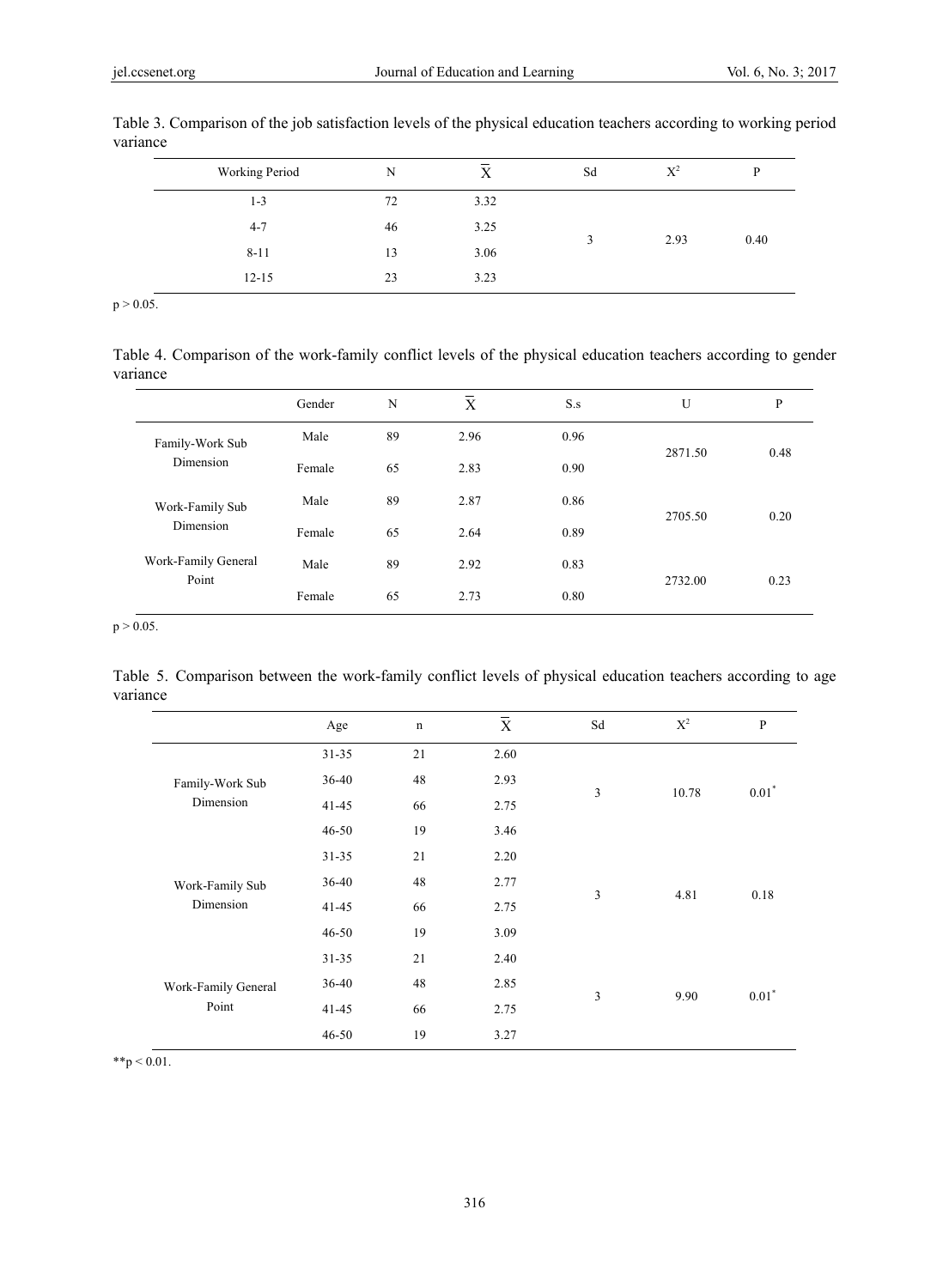|                              | Working Period | $\mathbf n$ | $\mathbf X$ | Sd | $X^2$ | $\mathbf{P}$ |
|------------------------------|----------------|-------------|-------------|----|-------|--------------|
|                              | $1 - 3$        | 72          | 2.73        |    | 11.61 |              |
| Family-Work Sub              | $4 - 7$        | 46          | 3.15        |    |       |              |
| Dimension                    | $8 - 11$       | 13          | 3.09        | 3  |       | $0.00*$      |
|                              | $12 - 15$      | 23          | 3.56        |    |       |              |
|                              | $1 - 3$        | 72          | 2.62        |    |       |              |
| Work-Family Sub              | $4 - 7$        | 46          | 2.92        |    |       | $0.01*$      |
| Dimension                    | $8 - 11$       | 13          | 3.15        | 3  | 10.46 |              |
|                              | $12 - 15$      | 23          | 3.52        |    |       |              |
|                              | $1 - 3$        | 72          | 2.67        |    |       |              |
| Work-Family General<br>Point | $4 - 7$        | 46          | 3.03        |    |       |              |
|                              | $8 - 11$       | 13          | 3.12        | 3  | 13.37 | $0.00*$      |
|                              | $12 - 15$      | 23          | 3.54        |    |       |              |

Table 6. Comparison of the work-family conflict levels of physical education teachers according to working period in institution variance

 $*$  $p$  < 0.01.

Table 7. Relationship between job satisfaction and work-family conflict levels of physical education teachers

|                  |   | Job satisfaction | Work-Family Conflict |  |
|------------------|---|------------------|----------------------|--|
| Job satisfaction | R |                  | $-0.12$              |  |
|                  | D |                  | 0.11                 |  |
|                  | N | 154              | 154                  |  |

 $p > 0.05$ .

#### **4. Discussion and Conclusion**

The study aims to examine the relationship between perceived job satisfaction levels and work-family conflicts of the physical education teachers.

According to Table 1, the level of job satisfaction of the physical education teachers who participated in the study did not show any meaningful difference between the groups according to the gender variace.

In the Table 1, according to gender variance, job satisfaction levels of phyiscal education teachers that participated to the study there was no meaningful difference coincided in the point averges of male ( $\bar{X}$  = 3.28) and females ( $\bar{X}$ = 3.27) between groups.

According to Deregözlü (2016), there was no clear change in gender and general job satisfaction, external satisfaction and internal satisfaction levels in the conducted study. According to Bilir's (2007) study, it was determined that the average of job satisfaction scores of female teachers ( $\overline{X}$  = 48.35) was at average level and male teachers' work satisfaciton average point was ( $\overline{X}$  = 48.26) and job satisfaction was at the average level. In the analysis result there was no meaningful difference between the two groups according to the azquired (p) value. According to Sezer (2015), there was no meaningful difference between males and females when t-test results were considered according to the gender variance in the managerial performance and job satisfaction performance scale of primary school teachers. The results of all these studies are similar to those of our study. Although these studies show similar results with our study; there also dissimilar reuslts existed. According to Yigit (2007); the difference between gender and job satisfaction scores of special education teachers was found meaningful at  $p < .05$  level. This result shows that female teachers have higher job satisfaction than male teachers.

According to Table 2, the level of job satisfaction of the physical education teachers, participating in the study, was found meaningfully different among the groups according to the age variance. According to the Mann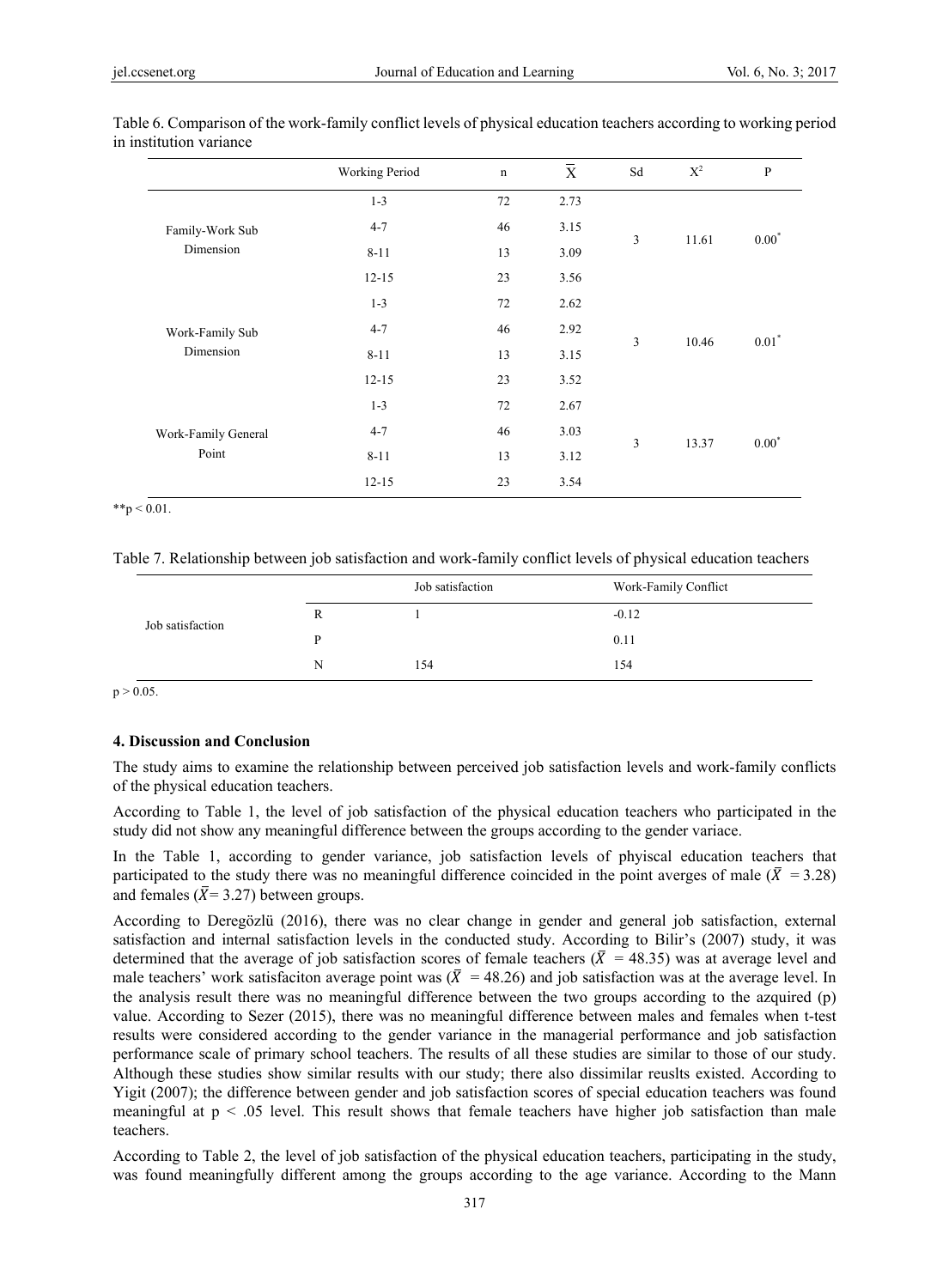Whitney-U test, for the determination of difference between two groups, it was determined that there was a difference between the teachers in the age range of 31-35 and the teachers in the age range of 46-50. According to these results, it is understood that job satisfaction levels decrease as age progresses.

According to Sezer (2015), the difference between the Manager Performance scale and the age of the teachers shows that when the age increases, the job satisfaction is at the higher level, but there was not a meaningful difference found. A meaningful difference was observed when we look at job satisfaction scale and age variance. According to Yavuz and Karadeniz (2009) as the age progresses, the adaptation towards the work of the individual increases and the job satisfaction increases. According to Dündar (2011), there is a statistically meaningful difference in age-related job satisfaction. In some of the conducted studies, it is seen that job satisfaction decreases with age. In research of Kiliç, Tanrikulu and Ugur (2013) they found that the external and general job satisfaction was at the highest level in the 20-25 age group and lowest in the 31-35 age group. These conducted studies support our study.

When the studies, conducted in the literature related with the subject, are considered in Günbayi and Toprak's study (2010) it was found that low-age teachers in the study had less job satisfaction than high-age teachers; Dinham and Scott (1996) found that the study did not provide more satisfaction after the age's progression.

In Demirsoy's (2009) study about One Way Anova test it was found that the age variance did not make a meaningful difference on the job satisfaction of the physical education teachers. According to Dündar (2011), there is a statistically meaningful difference found in age-related job satisfaction. These studies do not support our study.

According to Table 3, in the point averages 1-3 ( $\bar{X} = 3.32$ ), 4-7 ( $\bar{X} = 3.25$ ), 8-11 ( $\bar{X} = 3.06$ ), 12-15 ( $\bar{X} = 3.23$ ) there was no meaningful difference found among the groups according to working period variance of job satisfaction level of the physical education teachers participated in the study.

ANOVA test, done by Sezer (2015), was used to determine whether teachers differ according to vocational seniority variance. There was a meaningful difference in manager performance and job satisfaction performance scale results. Again in the study of Adilogullari et al. (2016), it can be assumed that the managerial support of the manager increases the organizational commitment, which indirectly increases the job satisfaction of the teachers. Sahin (1999), Izgar (2008), Akkan (2008), Adigüzel and others (2011) and Sat (2011) found that there was a meaningful relationship between the general job satisfaction score averages and the teachers' working period in the teaching profession. While these studies show paralellism with our study; Eves (2008) found that research findings on school managers did not show any difference in job satisfaction compared to the period of vocation. The majority of the teachers have reached the view that, no matter how many years of seniority, they have a respectable profession, and in the analyses of Demirsoy (2009) there was no meaningful difference found between the years of working in the professions of the physical education teachers and their job satisfaction. These studies do not show paralellism with our study.

According to Table 4, in the sub-dimensions of work-family conflict levels of the physical education teachers in the general point averages and according to gender variance for point averages of male ( $\bar{X}$  = 2.92) and females  $(\bar{X} = 2.73)$  there were no meaningful differences found. In the conducted study by Byron (2005), it has shown that gender has no effect on the work-family conflict or has a low effect, and in the other study, theere was no meaningful difference found in family-work conflict experienced by female and male teachers. This situation may occur due to the sharing of family responsibilities as much as the women in the result of the expansion of gender roles in society (Karapinar, Ilsev, & Ergeneli, 2006). We can say that these studies are in quality of supporting our work.

When the conducted studies in the literature related to subject are considered, in terms of the work-family conflict, the perceptions of male and female teachers who participated in the research differed only in the dimension of family-work conflict, in the study done by Ozkul (2014) it was determined that there is no difference in meaning. In the study conducted by Keles Ay (2010), according to the results of structured t test, it was found that the female teachers' work-family conflict was more than the male teachers' work-family conflict. There are also some studies they consider gender as a work-family conflict in the literature as a matter of concern to women, and suggest that women experience more work-family conflicts than men (Gutek, Searle, & Klepa, 1991; Cinamon & Rich, 2002; Livingston, Burley, & Springer, 2000; Lo, 2003). These studies are not in the quality of supporting our study.

According to Table 5, there was a meaningful difference found in the family-work sub dimension of the work-family conflict levels of the physical education teachers participating in the study and between the groups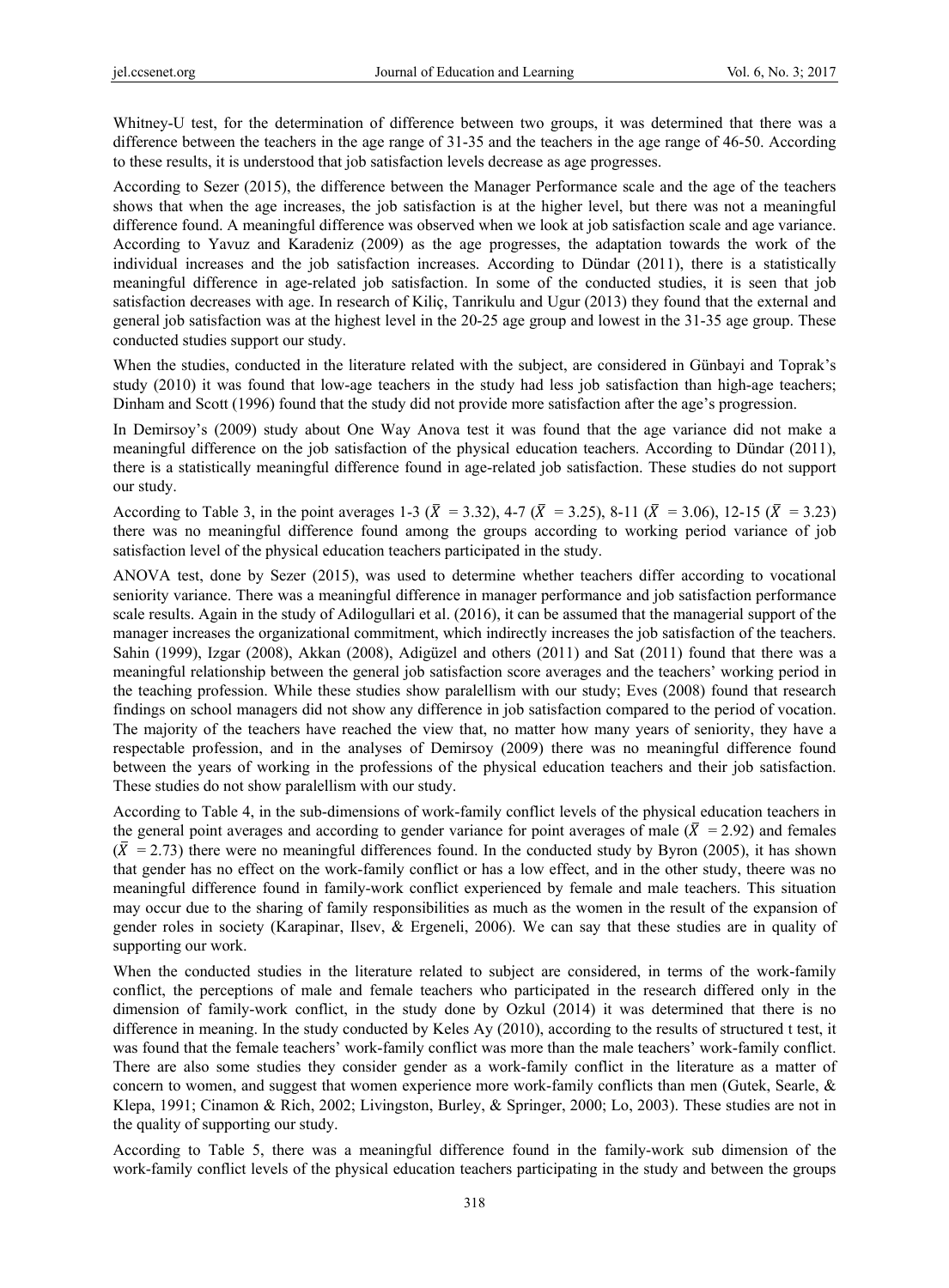according to the age variance in the general score averages. According to the Mann Whitney-U test; to determine the difference between the two groups, it was determined that the difference was between the teachers in the age range of 31-35 ( $\bar{X} = 2.40$ ) and the teachers in the age range of 46-50 ( $\bar{X} = 3.27$ ). According to these results, it is understood that the level of work-family conflict increases with age.

According to the results of the study in the literature related to the subject, depending on the analysis of Keles Ay (2010), it is seen that there was no meaningful difference shown in teachers' work-family conflict [F (4-503)  $= 1.811$ , p  $> .05$ ] and famil-work conflict [F (4-503) = 2.014, p  $> .05$ ] in terms of their ages. This study supports our study.

According to Table 6, there was a meaningful difference found between the groups according to the variables of work-family conflict levels of the physical education teachers in both sub dimensions of the work-family conflict levels and in the general point average. According to the Mann Whitney-U test, which was used to determine the difference between two groups, there was a difference found in two sub-dimensions and in the general point averages among the teachers with 1-3 years ( $\overline{X} = 2.67$ ) working period and 12-15 years ( $\overline{X} = 3.24$ ) working period. According to these results, as the duration of institutional work increases, it is understood that the level of work-family conflict increases.

When the conducted studies in the literature related to the subject were considered, in terms of the work-family conflict, the perceptions of the teachers participating in the research differ only in the dimension of family-work conflict, in the work done by Ozkul (2014), the statistical significance between teacher perceptions was determined that there was no difference. As a result of analyses in terms of dimension of family-work conflict, it was determined that teachers with 6-10 years seniority ( $\bar{X}$  = 10.83) had higher arithmetic average than teachers with 21 years seniority ( $\bar{X} = 9.02$ ). This study is in the quality of supporting our study.

According to Table 7 negative correlations were not found between job satisfaction and work-family conflict ( $p$ ) 0.05). When the study, conducted by Sis Atabay (2012), considered in relation to the job satisfaction of the work-family conflict, it is seen that there is no meaningful relationship between job satisfaction, time-based work-family conflict and stress-based work-family conflict. Again, in the study conducted by Ozdevecioğlu and Cakmak Doruk (2009) considered in relation to the job satisfaction of the work-family conflict, it is seen that there is no meaningful relationship between job satisfaction. In the study conducted by Efeoglu and Ozgen (2007) there was no statistically meaningful relationship found between the family-job conflict variable and the job satisfaction variable, which is the second sub-dimension of the work-family life conflict variable. This study does support our study. In spite of everything, when we consider the work done in the literature about the subject, it is seen in Ozkul's (2014) study that there are rare conflicts observed between teachers' work and family reasons such as having a fixed income of teachers, having social security, having a holiday in summer and weekends, comfortable working conditions. Ulucan et al. (2004) found that there is a negative correlation between occupational exhaustion and job satisfaction, and as vocational exhaustion increases, job satisfaction decreases, also decrease in job satisfaction lead to increase of work-family conflict. According to Lu et al. (2006), in the research result, work-family conflict and family-work conflict were found to be negatively related to job satisfaction. As a result of the research conducted by Anderson et al. (2002), it is concluded that work-family conflict and family-work conflict are positively related to each other and that it is negatively related with job satisfaction. Besides, it was found that in the result of the research done with 205 participants by Lenaghan, Buda and Eisner (2007) there was an inverse correlation found between work-family conflict and job satisfaction. All of these studies do not support our study.

#### **References**

- Adams, G., King, L., & King, D. (1996). Relationships of job and family involvement, family social support and work-family conflict with job and life satisfaction. *Journal of Applied Psychology*, *81*(4), 411-420. https://doi.org/10.1037/0021-9010.81.4.411
- Adigüzel, Z., Karadağ, M., & Ünsal, Y. (2011). Examination of work satisfaction levels of Science and Tchnology teachers according to some variances. *Wst Anatolian Education Sciences Journal*, *2*(4), 49-74.
- Adilogullari, G. E., Ulucan, H., Beltekin, E., Adilogullari, İ., & Olcücü, B. (2016). Does the perceived manager support affect on organizational commitment. *International Journal OfAcademic Research*, *8*(5), 42-47.
- Akkan, O. (2008). *Job satisfaction of the teachers that work in vocational schools allied with the Ministry of National Education* (Unpublished Master Degree Thesis). Yeditepe University Faculty of Education Institute, İstanbul.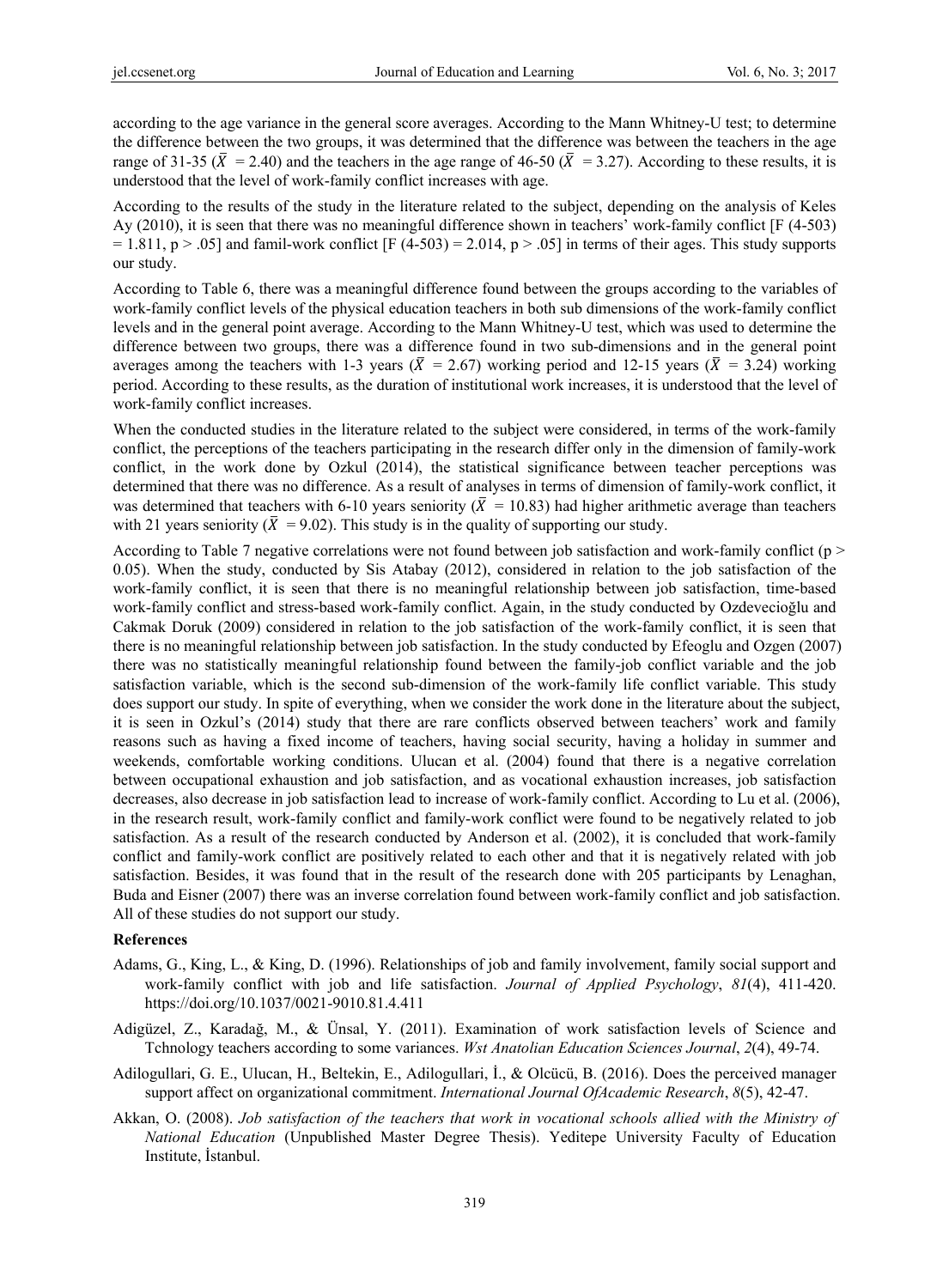- Anderson, S. E., Coffey, B. S., & Byerly, R. T. (2002). Formal organizational initiatives and informal workplace practices: Links to work-family conflict and job-related outcomes. *Journal of Management*, *28*(6), 787-810.
- Avci Aksu, B. (2014). *Family friend human resource policies towards woman workers in businesses, work-family conflict and support's relationship with job satisfaction* (Master Degree Thesis). Dokuz Eylül University, Social Sciences Institute, İzmir.
- Balet, K., & Kelchtermans, G. (2009). Struggling with workload: Primary teachers' experience of intensification. *Teaching and Teacher Education*, *25*(8), 1150-1157. https://doi.org/10.1016/j.tate.2009.02.012
- Baycan, A. (1985). *An Analysis of Several Aspects of Job Satisfaction between Diffrent Occupational Groups* (Unpubished Master Degree Thesis). Bogaziçi University, İstanbul.
- Bayhan Karapinar, P., İlsev, A., & Ergeneli, A. (2006). Demographical variances that has effect on work-family and family-work conflict and relationship between these conflicts. *H.Ü. Faculty of Economics and Administrative Sciences Journal*, *2*(22), 85-109.
- Brief, A. P. (1998). *Attitudes in and Around Organizations*. Thousands O. Sage P.
- Byron, K. (2005). A meta-analytic review of work-family conflict and its antecedents. *Journal of Vocational Behavior*, *67*, 169-198. https://doi.org/10.1016/j.jvb.2004.08.009
- Celep, C. (2003). *Secondary school teachers' vocational exhaustion, Contemporary Approach Towards High School Education in 2000s* (pp. 239-252). İstanbul Kültür University.
- Cinamon, R. G., & Rich, Y. (2002). Gender differences in the importance of work and family roles: Implications for work-family conflict. *Sex Roles*, *47*, 531-541. https://doi.org/10.1023/A:1022021804846
- Demirsoy, E. (2009). *Examination of relationship between job satisfaction and organizational commitment of ğhysical education teachers* (Master Degree Thesis). Abant İzzet Baysal University Social Sciences Institute, Sports Management Department, Bolu.
- Deregözlü, A. (2016). *Examination of job satisfaction and self respect of teachers that work in public and private sector* (Master Degree Thesis). Beykent University Social Sciences Institute, İstanbul.
- Dinham, S., & Scott, C. (1996). *Teacher satisfaction, motivation and health*. ERIC Documents, ED 405295.
- Dündar, T. (2011). *Relationship between organizational judgement perceptions and job satisfaction levels of teachers* (Master Degree Thesis). Yildiz Technic University, Social Sciences Institute, Education Sciences Depratment, Education Management and Control, Master Degree Program, İstanbul.
- Efeoglu, İ. E. (2006). *Effects of the work-family conflict on work stress, job satisfaction and organizational commitment: A research in medicine sector* (Doctorate Thesis). Adana: Çukurova University Social Sciences Institute, Adana.
- Efeoglu, İ., & Özgen, H. (2007). Effects of work-family life conflict on work stress, job satisfaction and organizational commitment: A research in medicine sector. *Ç.Ü. Social Sciences Institute Journal*, *16*(2), 237-254.
- Evans, P., & Bartolome, F. (1984). The changing picture of the relationship between career and the family*. Journal of Occupational Behavior*, *5*, 9-21. https://doi.org/10.1002/job.4030050103
- Eves, S. (2008). *Relationship between job satisfaction and problem solving skills of school managers* (Unpublished Master Degree Thesis). Gaziosmanpaşa University Social Sciences Institute, Tokat.
- Frone, M., Russell, M., & Cooper, M. L. (1992). Antecedents and outcomes of work-family conflict: Testing a model of the work-family interface. *Journal of Applied Psychology*, *77*, 65-78. https://doi.org/10.1037/0021-9010.77.1.65
- Greenhaus, J. H., & Beutell, N. J. (1985). Sources of conflict between work and family roles. *Academy of Management Review*, *10*, 76-88.
- Günbayi, İ., & Toprak, D. (2010). Comparison of job satisfaction levels of primary school class and private class teachers. *Primary School Online*, *9*(1), 150-169.
- Gutek, B. A., Searle, S., & Klepa, L. (1991). Rational versus gender role explanations for work-family conflict. *Journal of Applied Psychology*, *76*(4), 560-569. https://doi.org/10.1037/0021-9010.76.4.560
- Hargreaves, A. (1994). *Changing teachers, changing times*. London: Cassell.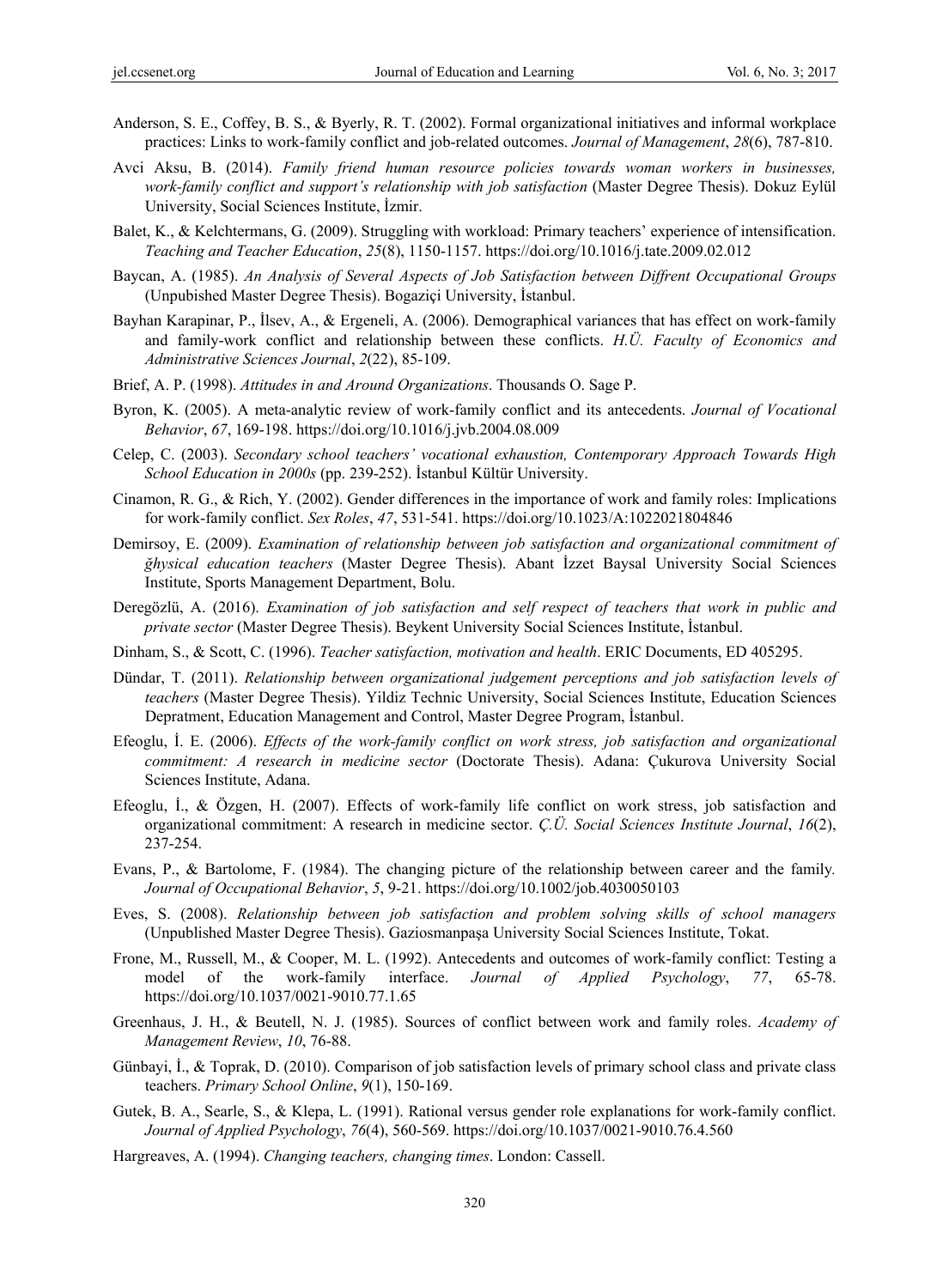- Hüseyin, I. (2008). Job satisfaction and organizational commitment in school managers. *Selçuk University Ahmet Keleşoğlu Education Faculty Journal*, *25*, 317-334.
- Karasar, N. (1999). *Scientific Research Method*. Nobel Press.
- Keles Ay, F. (2010). *Work load perception and work-family conflict of primary school teachers* (Master Degree Thesis). Kocaeli University Social Sciences Institute, Kocaeli.
- Keser, A. (2005). Relationship of work and life satisfactioni: An applicaiton in Automotive sector. *Kocaeli University Faculty of Economics and Administrative Sciences Journal*.
- Kilic, S., Tanrikulu, T., & Uğur, H. (2013). Examination of job satisfaction and social comparison levels of teachers that work at state school. *International Journal of Human Sciences*, *10*(1).
- Köroglu, Ö. (2012). Determination of relationship between internatl and external satisfaction levels and general work satisfaciton level: A research on tourist guides. *Doğuş University Journal*, *13*(2), 275-289.
- Lawler Iii, E. E. (1994). *Motivation in Work Organizations* (1st ed.). Jossey-Bass Publishers, San Francisco.
- Lenaghan, J. A., Buda, R., & Eisner, A. B. (2007). An examination of the role of emotional intelligence in work and family conflict. *Journal of Managerial Issues*, *19*(1), 76-93.
- Little, J. W. (1996). The emotional contours and career trajectories of (disappointed) reform enthusiasts. *Cambridge Journal of Education*, *26*, 345-359. https://doi.org/10.1080/0305764960260304
- Livingston, M. M., Burley, K., & Springer, T. P. (2000). The importance of being femine: Gender, sex role, occupational and marital role commitment, and their relationship to anticipated work-family conflict. *Journal of Social Behavior & Personality*, *11*(5), 179-193.
- Lo, S. (2003). Perceptions of work-family conflict among married female professionals in hongkong. *Personnel Review*, *32*(3), 376-390. https://doi.org/10.1108/00483480310467679
- Lu, L., Gilmour, R., Kao, S. F., & Huang M. T. (2006). A cross-cultural study of work/family demands, work/fmaily conflict and wellbeing: The Taiwanese vs. British. *Career Development International*, *11*(1), 9-27. https://doi.org/10.1108/13620430610642354
- Netemeyer, R. G., Boles, J. S., & McMurrian, R. (1996). Development and validation of work-family conflict and family-work conflict scales. *Journal of Applied Psychology*, *81*(4), 400-410. https://doi.org/10.1037/0021-9010.81.4.400
- Nias, J. (1996). Thinking about feeling: The emotions in teaching. *Cambridge Journal of Education*, *26*(3), 293-306. https://doi.org/10.1080/0305764960260301
- Ozdemir, F. (2006). *Effect of organizational atmosphere on job satisfaction level: A research on textile sector* (Unpublished Doctorate Thesis, p. 70). Çukurova University Social Sciences Institute Business Department.
- Ozdevecioglu, M., & Cakmak Doruk, N. (2009). Affect of work-family and family-work conflicts on job and life satisfactions of the workers. *Erciyes University Faculty of Economics And Administrative Sciences Journal*, *33*, 69-99.
- Ozkul, R. (2014). *Work-family conflict and life satisfaction levels in secondary school teachers* (Master Degree Thesis). İnönü University Education Sciences Institute, Malatya.
- Sahin, İ. (1999). *Job satisfaction levels of primary school teachers* (Unpublished Master Degree Thesis). Dokuz Eylül University Education Sciences Institute, İzmir.
- Sat, S. (2011). *Relationship between job satisfaction and exhaustion level in terms of organizational and individual characteristics: An examination on bank officers that work in* (Unpublished Master Degree Thesis). Çukurova University Social Sciences Institute Business Department: Adana.
- Savci, İ. (1999). Theoretical approaches towards working life and out of work life areas relationship. *Ankara University Politial Sciences Faculty Journal*, *54*(4).
- Sezer, E. (2015). *Relationship of management performances of primary school managers from the perspective of teachers and job satisfaction of teachers* (Master Degree Thesis). İstanbul Aydin University Social Sciences Institute, İstanbul.
- Shann, M. (1998). Professional commitment and satisfaction among teachers in urban middle schools. *The Journal of Educational Research*, *92*, 67-73. https://doi.org/10.1080/00220679809597578